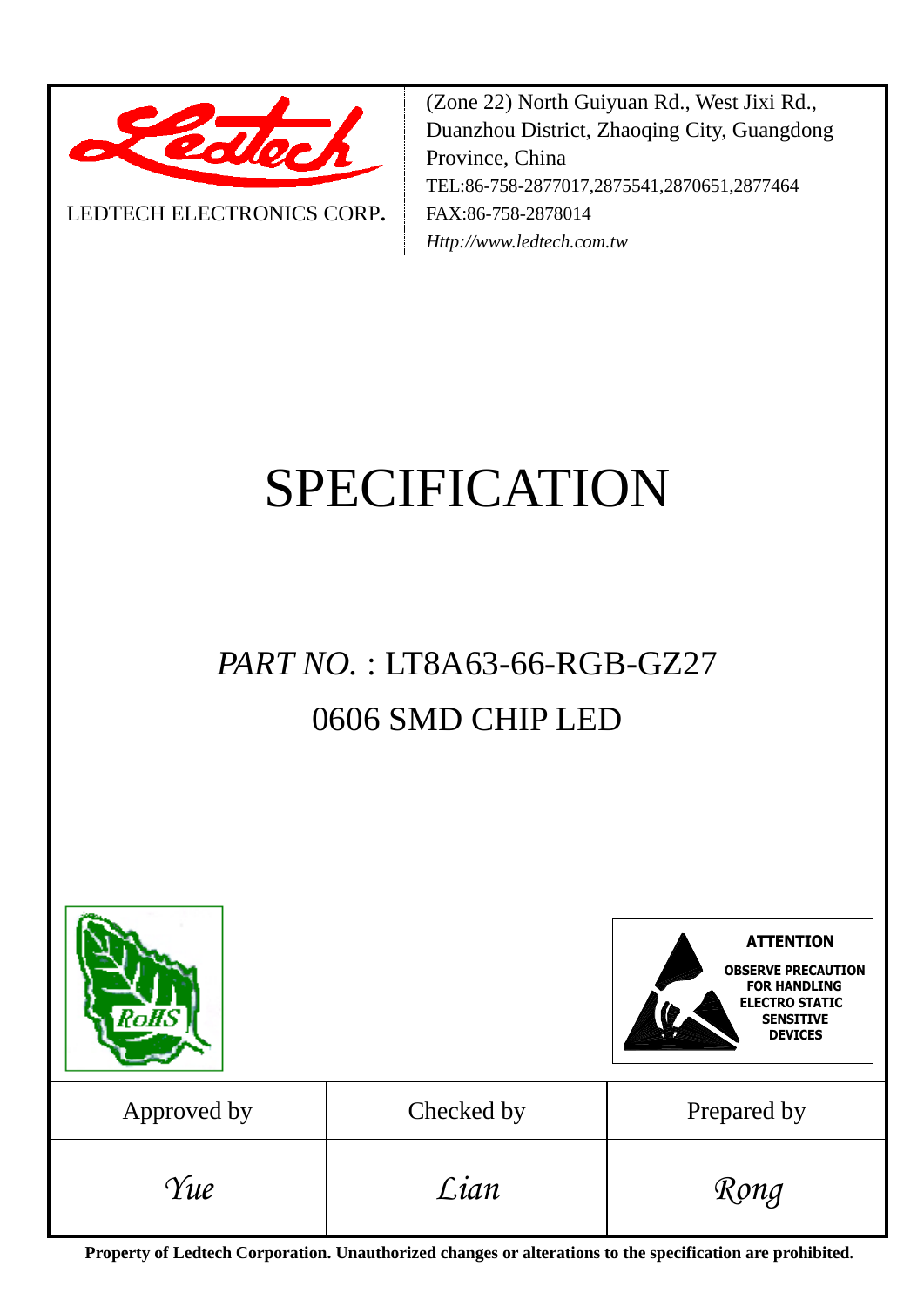

#### ※ **Features**

- 1. Outline Package: 1.6\*1.5\*0.6mm (Chip View Red andGreen and Blue LED)
- 2. Emitted Color: Red and Green and Blue
- 3. Lens Appearance: Water Clear
- 3. Comply with RoHS
- 4. PACKAGE:4000PCS / REEL.

### ※ **Applications**

- 1. Optical indicators
- 2.LCD Backlighting
- 3. mobile telephone keypad lights

# **Package Dimensions**



#### **Notes:**

- 1. All dimensions are in mm.
- 2. Tolerance is ±0.2mm unless otherwise noted.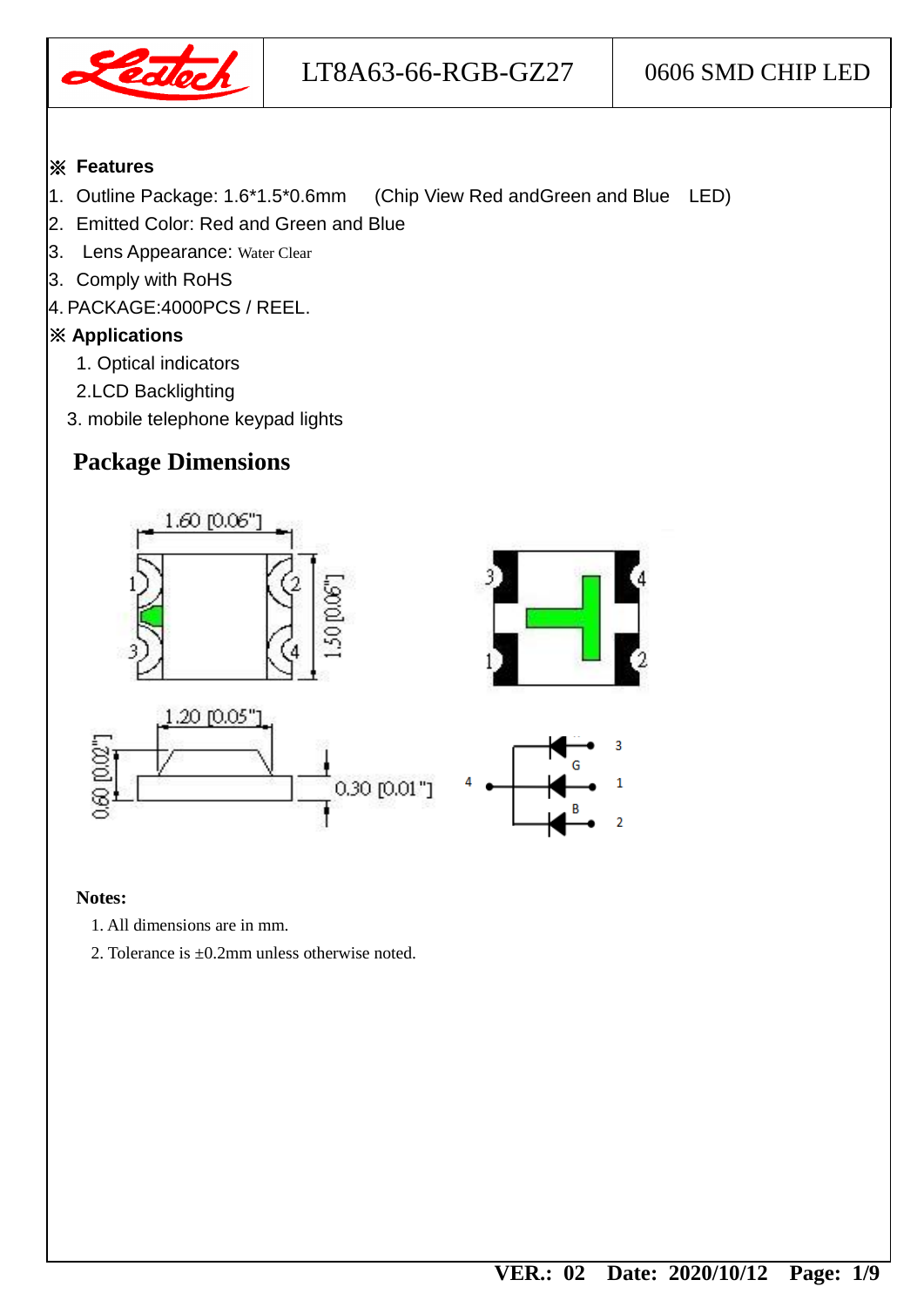

# **Absolute Maximum Ratings at Ta=25** ℃

| <b>Parameter</b>             | <b>Symbol</b> | <b>Value</b>                       | Unit            |
|------------------------------|---------------|------------------------------------|-----------------|
| Power dissipation            | Pd            | 44                                 | mW              |
| <b>Forward current</b>       | lf            | 20                                 | mA              |
| Reverse voltage              | Vr            | 5                                  | V               |
| Operating temperature range  | Top           | $-40 - +85$                        | $\rm ^{\circ}C$ |
| Storage temperature range    | <b>Tstg</b>   | $-40 - +100$                       | $\rm ^{\circ}C$ |
| <b>Soldering Temperature</b> | <b>Tsol</b>   | Max.260 $\degree$ C for 3 sec Max. |                 |
| Peak pulsing current         | lfp           | 100                                | mA              |
| Electrostatic Discharge      | <b>ESD</b>    | 2000(HBM)                          | V               |

# **Electrical and Optical Characteristics:**

| <b>Parameter</b>        | <b>Test</b><br><b>Condition</b> | <b>Symbol</b> | <b>Value</b> |      |             |              |
|-------------------------|---------------------------------|---------------|--------------|------|-------------|--------------|
|                         |                                 |               | Min.         | Typ. | Max.        | Unit         |
| Forward voltage         |                                 | Red           | 1.8          |      | 2.4         | $\mathbf{V}$ |
|                         | $IF = 20mA$                     | Green         | 2.8          |      | 3.4         | V            |
|                         |                                 | Blue          | 2.8          |      | 3.4         | V            |
| Reverse current         | $VR = 5V$                       |               |              |      | $\mathbf 1$ | $\mu A$      |
| Dominate Wavelength     |                                 | Red           | 615          |      | 625         |              |
|                         | $\mathbf{F} = 20\text{mA}$      | Green         | 525          |      | 530         | nm           |
|                         |                                 | Blue          | 465          |      | 475         |              |
| Luminous intensity      | $\text{IF} = 20 \text{mA}$      | Red           | 200          | 360  |             |              |
|                         |                                 | Green         | 400          | 600  |             | mcd          |
|                         |                                 | Blue          | 100          | 180  |             |              |
| Viewing angle at 50% Iv | $IF = 20mA$                     |               |              | 120  |             | <b>DDB</b>   |

Notes:1. Tolerance of Luminous Intensity is ±15%

- 2. Tolerance of Forward Voltage is ±0.1V
- 3. Tolerance of Dominant Wavelength is  $\pm 1$ nm
- 4. Customer's special requirements are also welcome.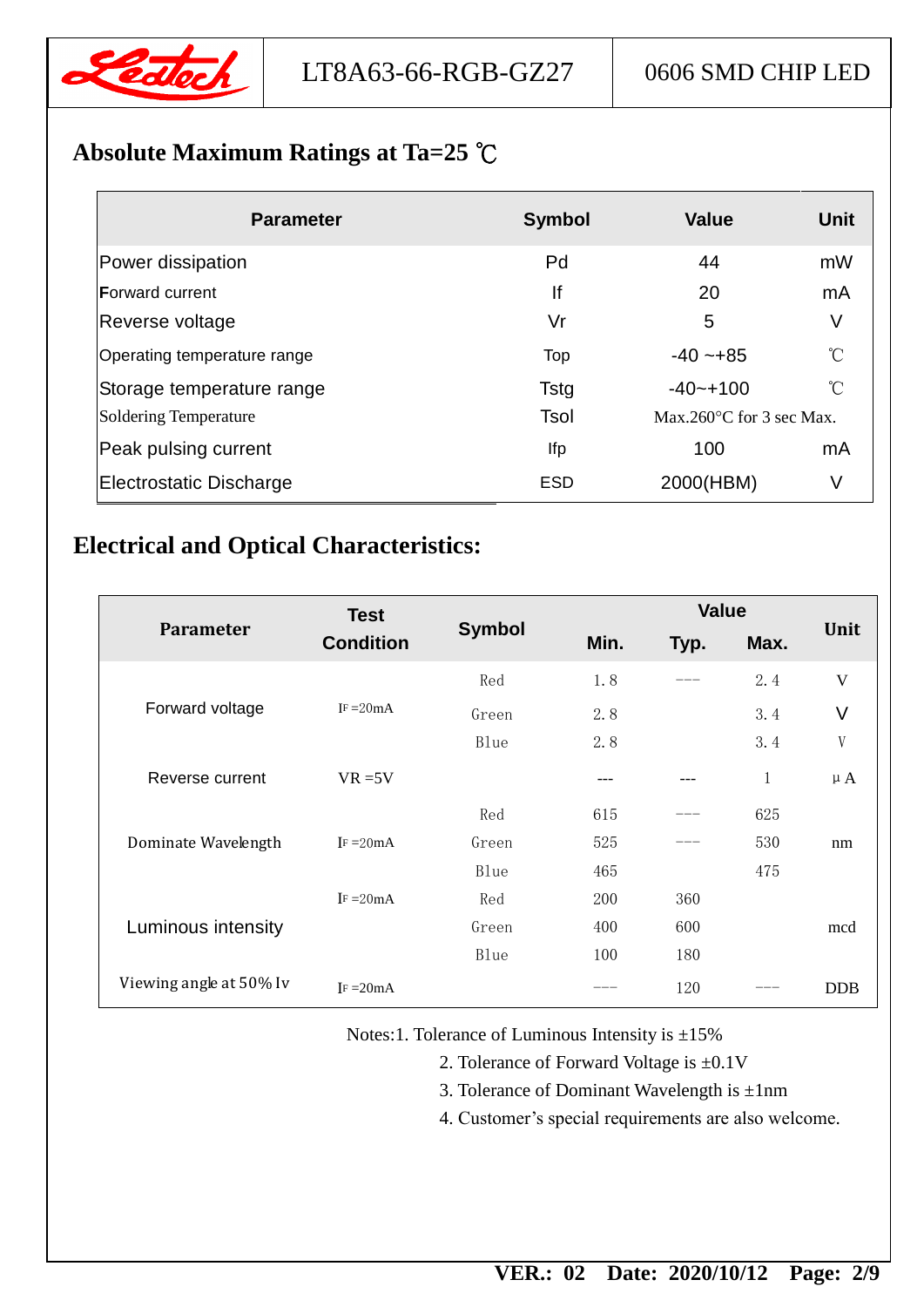

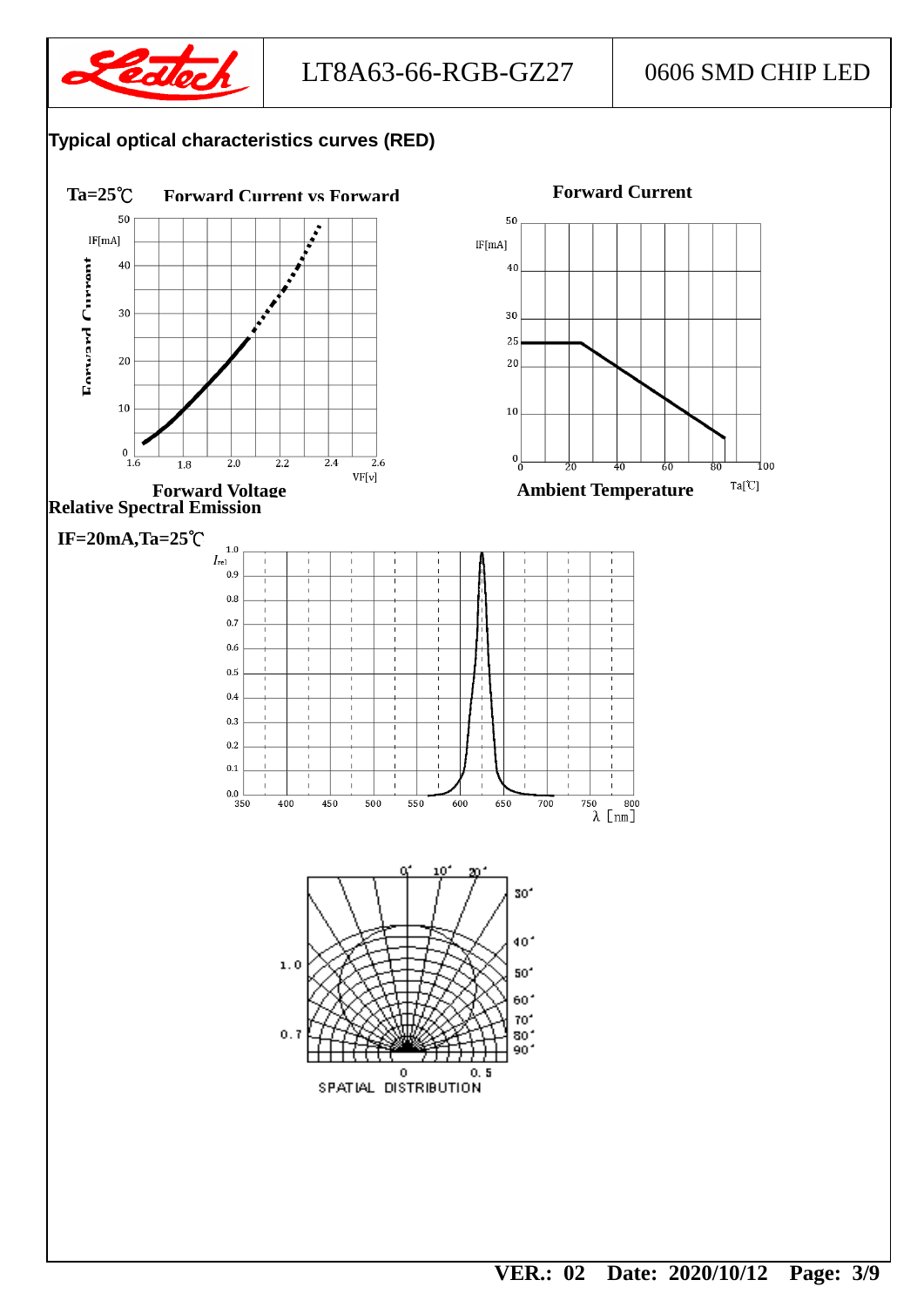

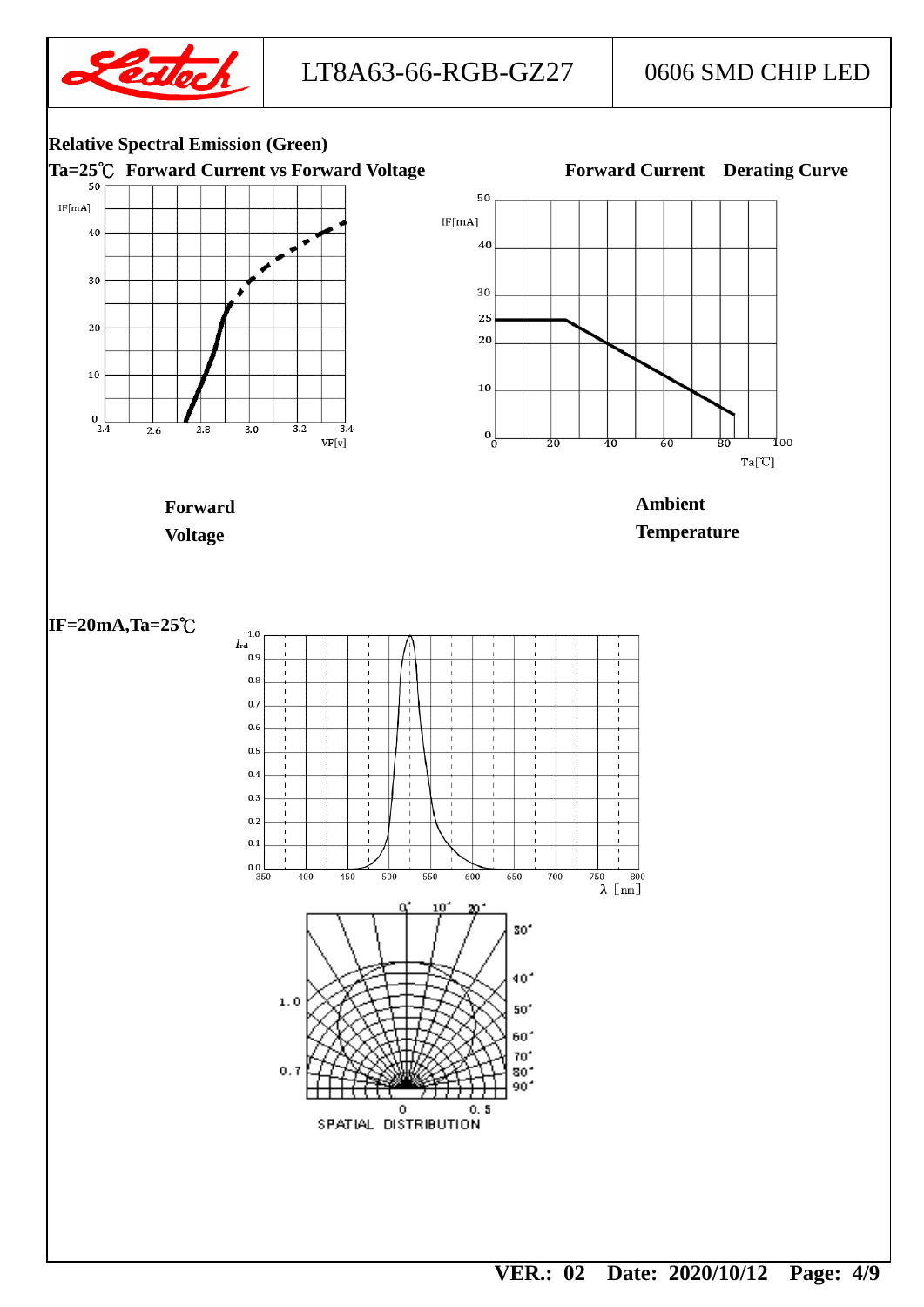

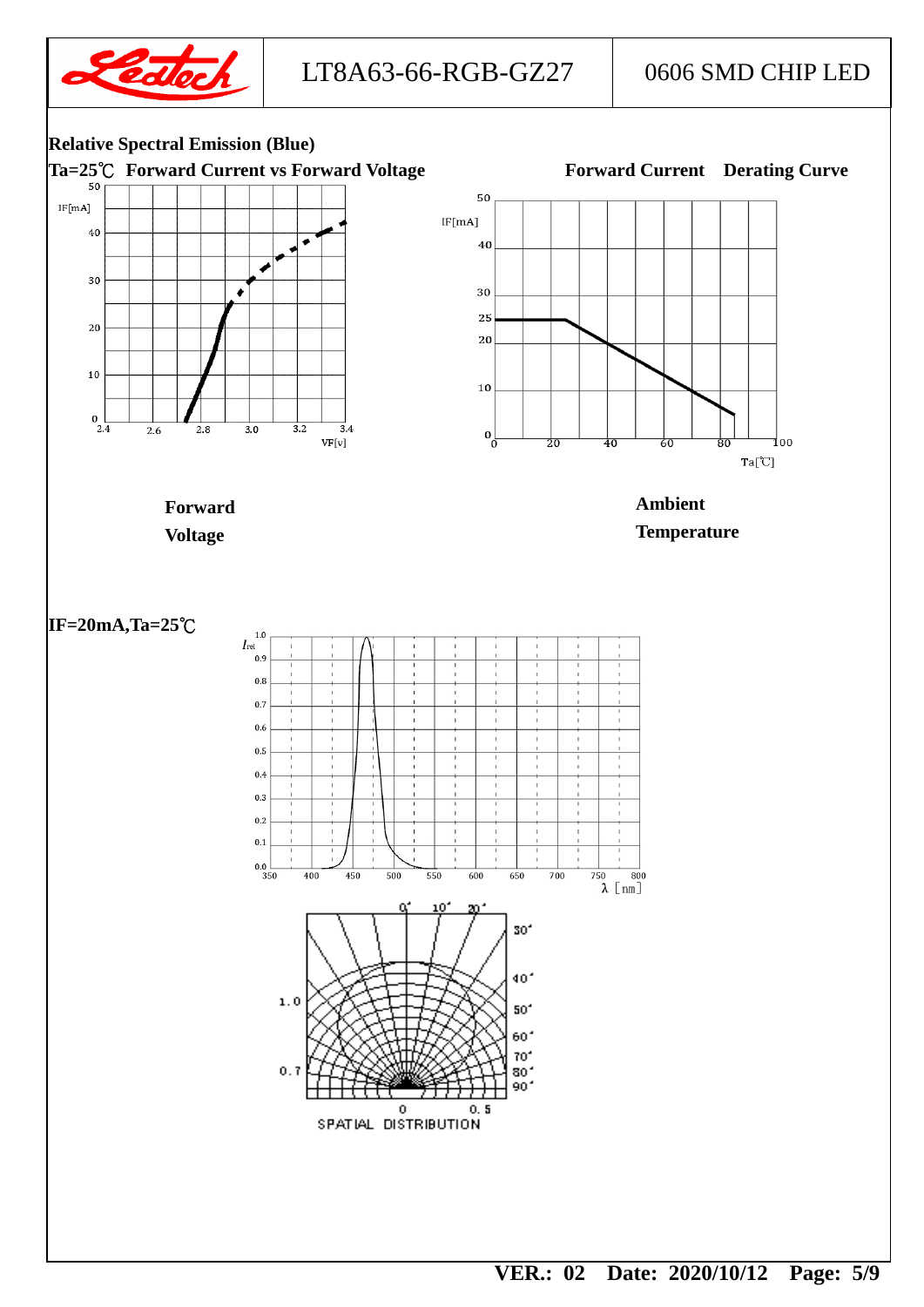

#### **Reflow Profile**

Pb-free Solder temperature Profile

(Recommended soldering conditions)

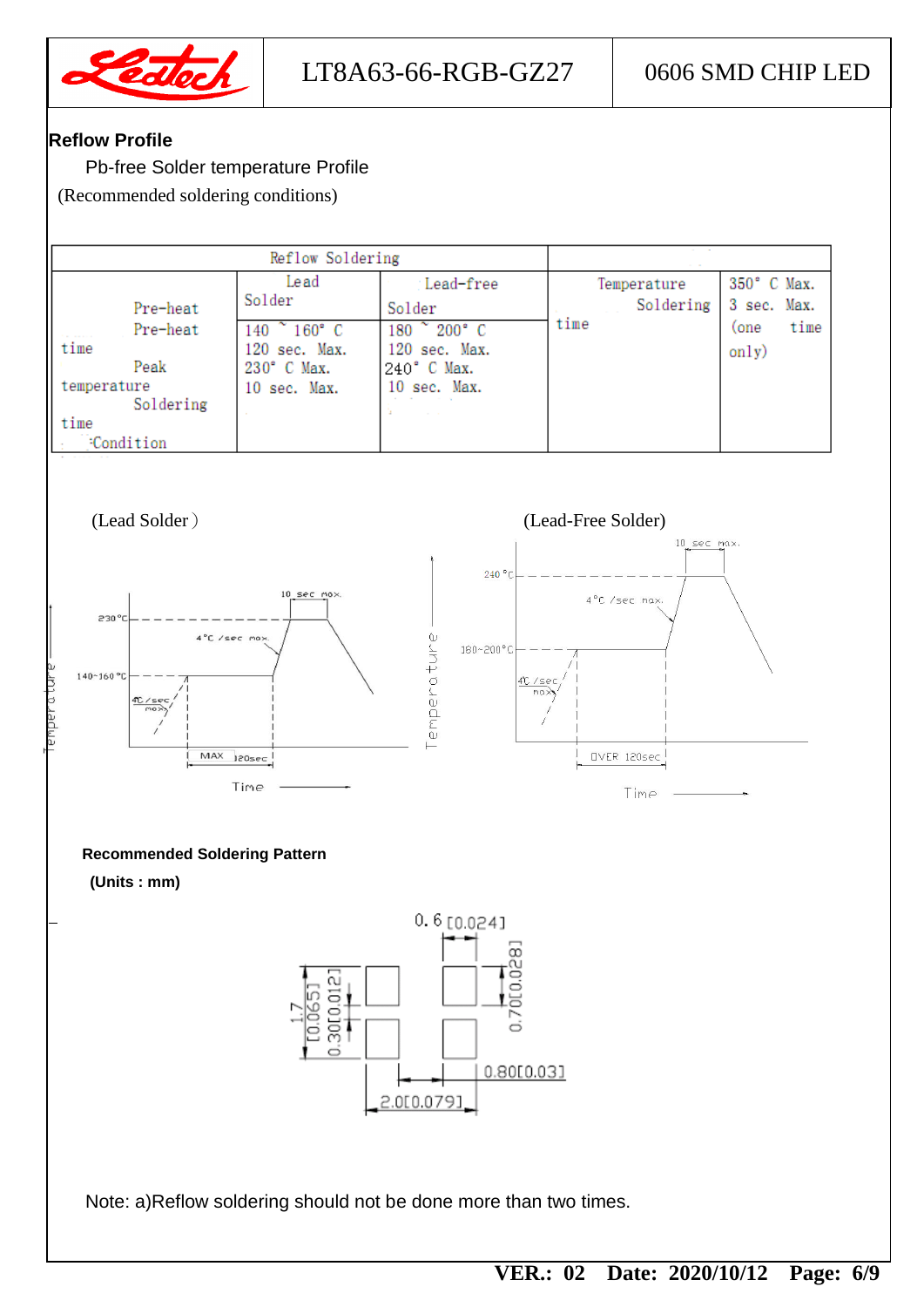

b)Do not put stress on the LEDs when soldering.

 c)Do not warp the circuit board before it have been returned to normal ambient conditions after soldering.

### **Hand Soldering Profile**

 The temperature of the iron should be lower than 300℃ and soldering within 3sec per solder-pad is to be observed.

#### **Storage Profile**

- 1. Do not open the moisture proof bag before ready to use the LEDs
- 2. The LEDs should be kept at  $30^{\circ}$  or less and 60%RH or less before opening the package. The max. storage period before opening the package is 1 year.
- 3. After opening the package, the LEDs should be kept at 30℃/40%RH or less, and it should be used within 7 days
- 4. If the LEDs be kept over the condition of 3, baking is required before mounting. Baking condition as below: 60±5℃ for 24 hours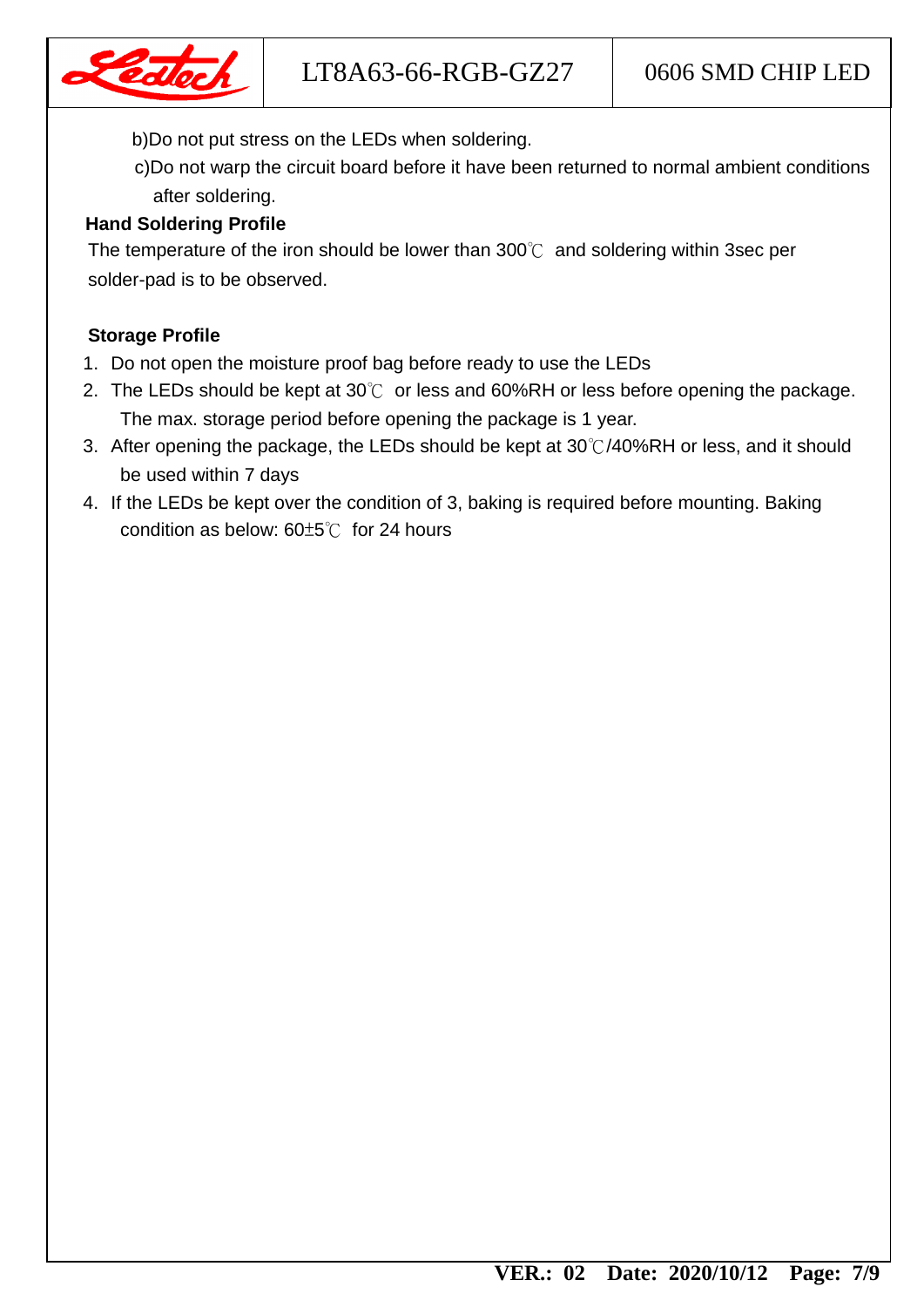

## **Sulfur-sensitive**

- **There is silver-plated metal part on the inner/outer side of the outer package. If exposed to the condition with corrosive gas, the silver plating surface may go bad, which will affect soldering strength and optical properties. Therefore, after opening it must be kept in a sealed container, etc.**
- **Materials contain sulfur component (gasket, adhesive, etc.) may have bad effects on the surface of the coating, so please do not use such materials in the product.**
- **In cardboard boxes and rubber, even in the atmosphere may contain minute amount of corrosive gases; In addition, the resin material may also contain halogen which has a bad effect on the surface of the coating.**
- **Even if the soldering installation and product assembly finished, by the effect of corrosive gas generated by relative materials of LED and external injected, the coating surface may go bad, so it is necessary to design the product taking into account the above factors.**
- **If requires, it is best to use a silicone washer, but be aware that low molecular silicone may cause the product poor contact.**
- **Keep the product in location where has less temperature change, because moisture condensation would be generated under a condition of strong temperature change.**

# **DISCLAIMER**

- **1. Our department reserves the right(s) on the adjustment of product material mix for the specification.**
- **2.The product meets our department published specification for a period of twelve (12) months from date of shipment.**
- **3.The graphs shown in this datasheet are representing typical data only and do not show guaranteed values.**
- **4.When using this product, please observe the absolute maximum ratings and the instructions for using outlined in these specification sheets. Our department assumes no responsibility for any damage resulting from the use of the product which does not comply with the absolute maximum ratings and the instructions included in these specification sheets.**
- **5.These specification sheets include materials protected under copyright of our department.**

**Reproduction in any form is prohibited without obtaining our department's prior consent.**

**6.This product is not intended to be used for military, aircraft, automotive, medical, life sustaining or life saving applications or any other application which can result in human injury or death.**